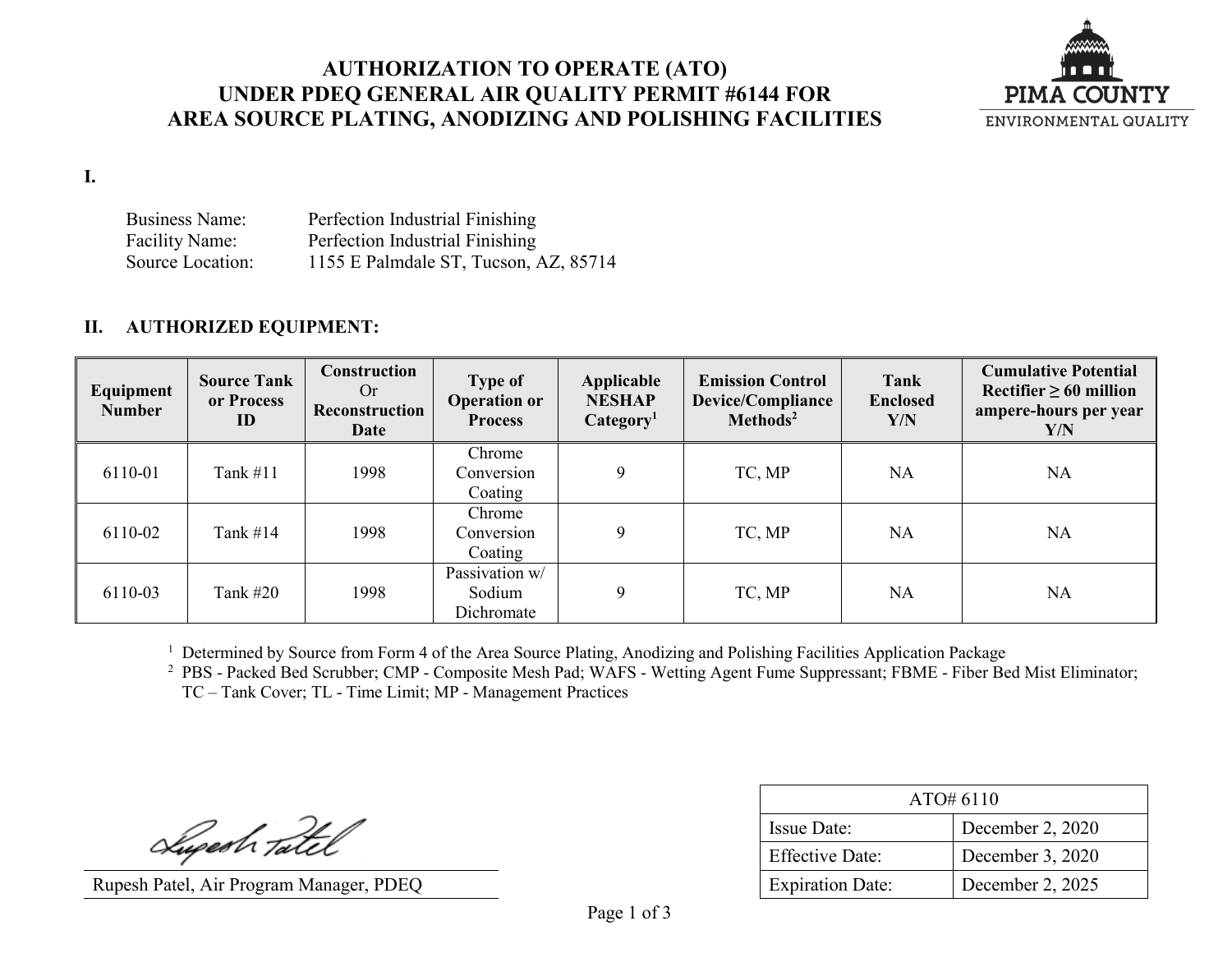# **AUTHORIZATION TO OPERATE (ATO) UNDER PDEQ GENERAL AIR QUALITY PERMIT #6144 FOR AREA SOURCE PLATING, ANODIZING AND POLISHING FACILITIES**



### **II. AUTHORIZED EQUIPMENT (Continued):**

| Equipment<br><b>Number</b> | <b>Source Tank</b><br>or Process<br>ID | Construction<br>Or<br>Reconstruction<br>Date | <b>Type of Operation</b><br>or Process               | Applicable<br><b>NESHAP</b><br>Categorical | <b>Emission Control</b><br><b>Device/Compliance</b><br>Method <sup>2</sup> | <b>Tank</b><br><b>Enclosed</b><br>Y/N | <b>Cumulative Potential</b><br>Rectifier $\geq 60$ million<br>ampere-hours per year<br>Y/N |
|----------------------------|----------------------------------------|----------------------------------------------|------------------------------------------------------|--------------------------------------------|----------------------------------------------------------------------------|---------------------------------------|--------------------------------------------------------------------------------------------|
| 6110-04                    | Tank #23                               | 1998                                         | <b>Black Dye</b><br>(containing trivalent<br>chrome) | 9                                          | Tank Cover, MP                                                             | <b>NA</b>                             | <b>NA</b>                                                                                  |
| 6110-05                    | Tank $#26$                             | 1998                                         | Nickel Acetate Sealing                               | 9                                          | Tank Cover, MP                                                             | <b>NA</b>                             | <b>NA</b>                                                                                  |
| 6110-06                    | Tank $#30$                             | 1998                                         | Blue Dye<br>(containing trivalent<br>chrome)         | 9                                          | Tank Cover, MP                                                             | <b>NA</b>                             | <b>NA</b>                                                                                  |
| 6110-07                    | Tank #31                               | 1998                                         | Fiery Red Dye<br>(containing trivalent<br>chrome)    | 9                                          | Tank Cover, MP                                                             | <b>NA</b>                             | <b>NA</b>                                                                                  |

<sup>1</sup> Determined by Source from Form 4 of the Area Source Plating, Anodizing and Polishing Facilities Application Package

2 PBS - Packed Bed Scrubber; CMP - Composite Mesh Pad; WAFS - Wetting Agent Fume Suppressant; FBME - Fiber Bed Mist Eliminator; TC – Tank Cover; TL - Time Limit; MP - Management Practices

Superh Tatel

Rupesh Patel, Air Program Manager, PDEQ

| ATO#6110                |                  |  |  |
|-------------------------|------------------|--|--|
| <b>Issue Date:</b>      | December 2, 2020 |  |  |
| Effective Date:         | December 3, 2020 |  |  |
| <b>Expiration Date:</b> | December 2, 2025 |  |  |